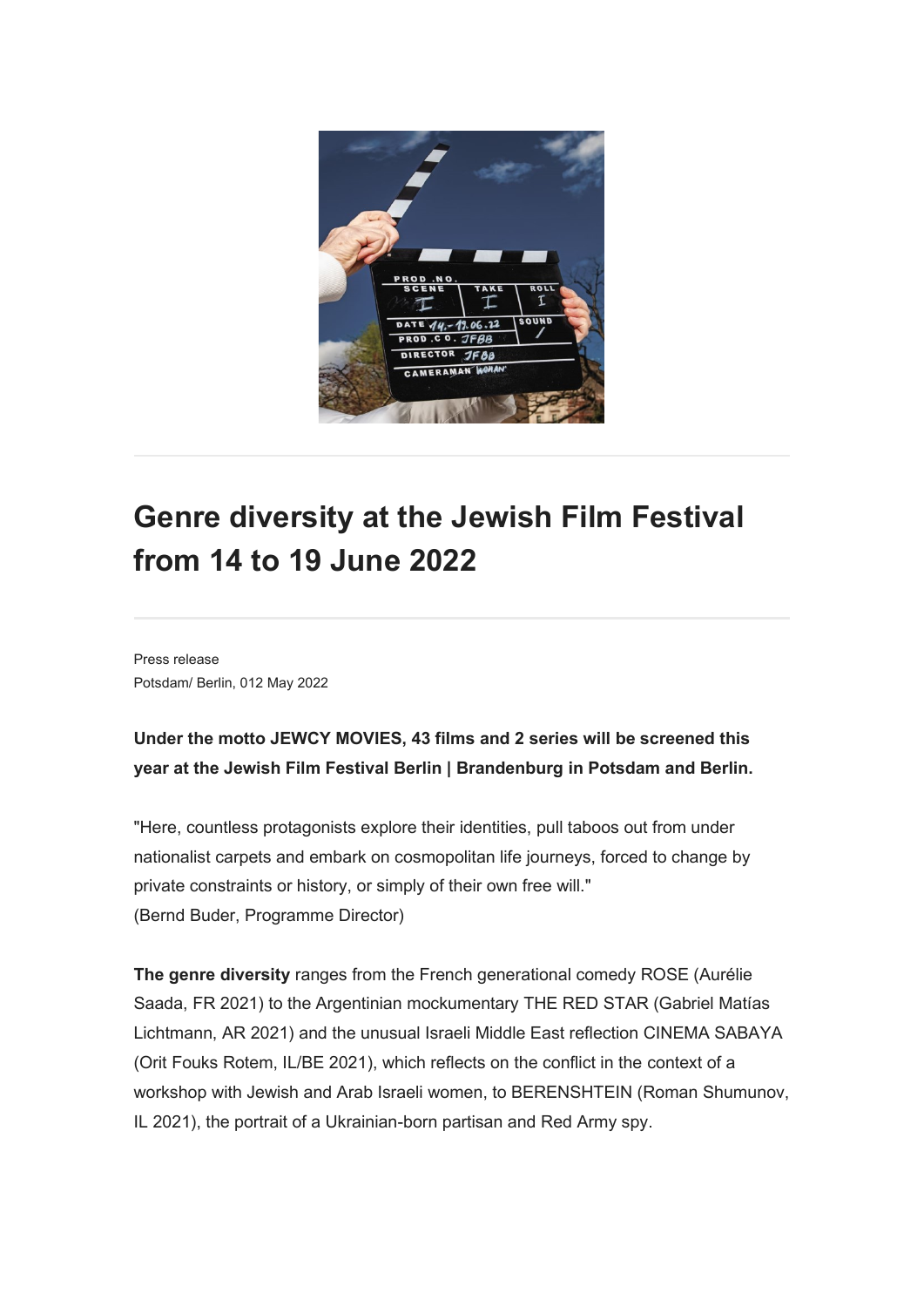The programme also includes documentary essays such as Sergei Loznitsa BABY YAR. CONTEXT (NL 2021), personal historical reflections such as 1341 FRAMES OF LOVE AND WAR (Ran Tal, IL 2022), and two high-end series spotlighting Israeli female creators this year. Rounded off by a short film programme.

At the heart of the festival are the **two competitions** for the best feature and documentary film.

This year, a **tribute** will be dedicated to the director and president of the Academy of Arts Jeanine Meerapfel. The JFBB 2022 will open on 14 June at the Hans Otto Theater Potsdam with her film EINE Frau (Jeanine Meerapfel, DE/AR 2022, 100 min).

"The Jewish Film Festival Berlin/Brandenburg opens on my birthday with my new film EINE FRAU- what could be better than finally celebrating together again and watching films in the cinema? I'm looking forward to the tribute and the conversations with other filmmakers and the audience."(Jeanine Meerapfel)

In **Kino Fermished**, the JFBB 2022 shows a very special selection of films from life and work on the kibbutz in Israel (Apples and Oranges, Yoav Brill, IL 2021), about Belina (Marc Boettcher, DE 2021), the Jewish-Polish chanson and pop singer, who in the 1960s musically took the path of reconciliation, to a black book about the murder of Jews on the territory of the USSR that was never published during Stalin's lifetime (The Mystery of the Black Book, Boris Maftsir, IL 2019).

A very special film experience will be the performance of the **silent film classic Broken Barriers** (Charles E. Davenport, US 1919, 78 min) with live music by Daniel Kahn. This first US adaptation of the story about Tewje, the milkman (novel by Scholem Alejchem, later known as Anatevka (Fiddler on the Roof) will be accompanied live by the well-known Berlin musician Daniel Kahn.

This year, the JFBB also offers a **film education programme** aimed at secondary school students. Three selected films will be shown: Masel tov Cocktail (DE 2021, Arkadij Khaet, Mickey Paatzsch, 32 min), der Passfälscher (DE 2022, Maggie Peren, 116 min) and Displaced (DE 2020, Sharon Ryba-Kahn, 87 min). Discussions with the filmmakers will take place afterwards. The events are organised together with DAGESH- Jewish Art in Context.